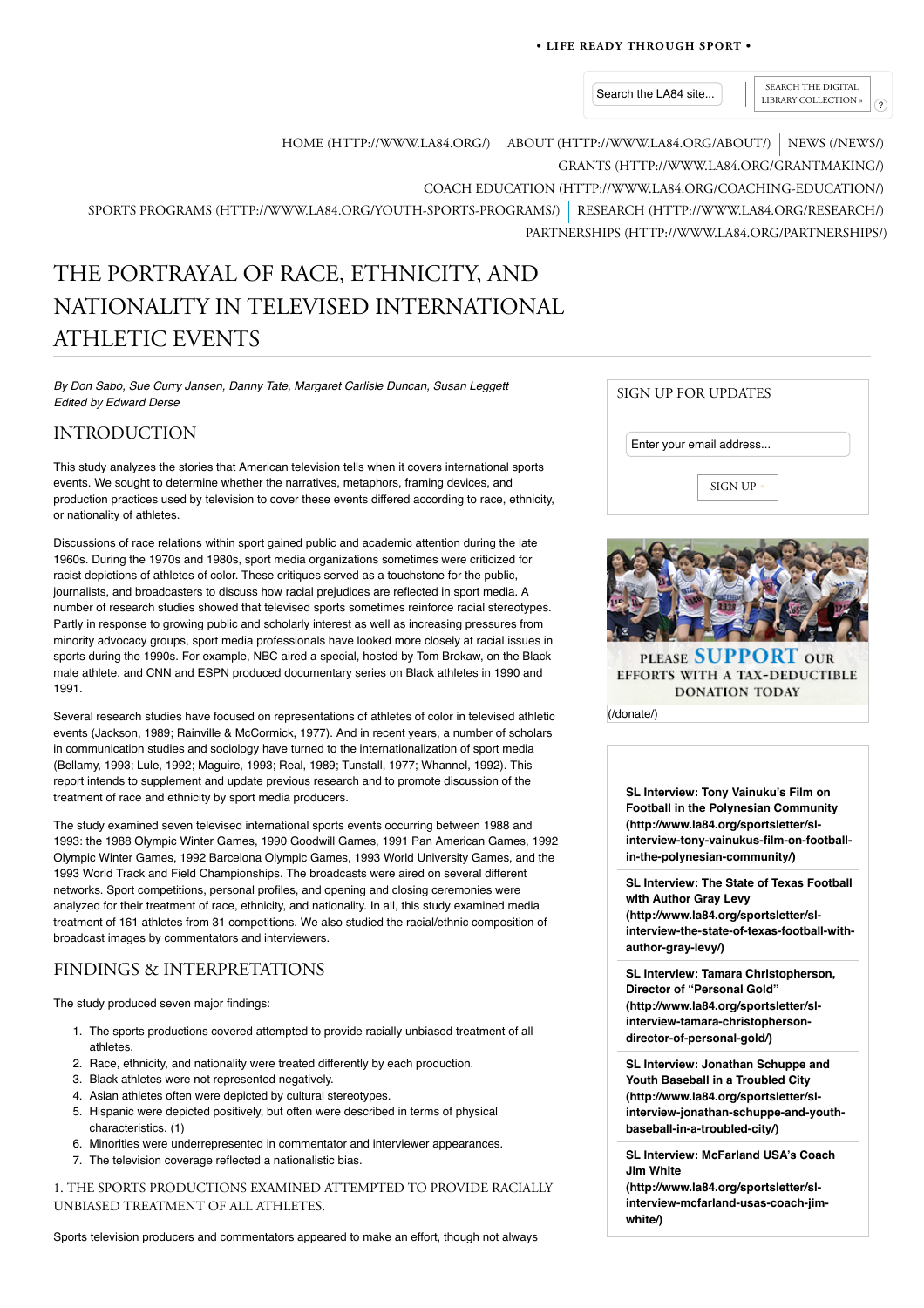successful, to treat all athletes fairly regardless of race or ethnicity. Each of the five openings-andclosings analyzed contained visual images emphasizing racial and cultural diversity, showing racially-mixed groups of athletes at opening ceremonies. Another production offered a sequence of shots that showed an Asian sprinter, athletes hugging, a Black track and field athlete, a Black athlete kissing a medal, a White female gymnast, and a Russian weight lifter. In the case of the 1990 Goodwill Games and 1992 Barcelona Olympic Games, these visual presentations were accompanied by commentator or voice-over discussions of race, culture, or nation.

Producers selected athletes to interview from a cross-section of races and ethnic groups. Predictably United States athletes were more likely to be interviewed, in these American productions, than foreign athletes. There was no relationship, however, between race/ethnicity and the likelihood of being interviewed.

Generally, an effort was made to avoid prejudicial treatments of minority athletes and to produce a balanced multicultural atmosphere. This finding resonates with other work documenting trends toward multiculturalism in mainstream television (Gerbner, 1993).

## 2. THE TREATMENT OF RACE AND ETHNICITY VARIED ACROSS PRODUCTIONS.

The extent to which racial and ethnic diversity was addressed varied across productions. For example, the World University Games featured a White narrator who not only guided viewers through all the games but even gave a tour of the ethnic cuisine of the host city, Buffalo, New York. The production of The Goodwill Games, by contrast, not only relied on multiple narrators, it also was multilingual, using on-screen translators to an extent unprecedented in U.S.-produced television coverage of international sports events.

Race almost never was mentioned by commentators. A personal interview segment focusing on Native American Ryneldi Bycenti was one notable exception. There were a few instances when athletes described themselves in terms of their racial identity. In the vast majority of cases, however, we found no overt narrative references to race.

Ethnicity, however, occasionally was mentioned by commentators. For example, there was an extended exploration of the Albanian heritage of a United States born swimmer who competed for Albania in the 1992 Barcelona Games. Ethnicity was more likely to be acknowledged by commentators if it connected with some history of ethnic conflict. Bosnian runner, Mirsada Buric, was discussed against the backdrop of ethnic conflict in her country. The family of gold medalist swimmer Pablo Morales was said to have immigrated to the United States in order to escape the political repression and squalor of Cuba in the 1950s.

## 3. BLACK ATHLETES WERE NOT REPRESENTED NEGATIVELY.

Some previous studies suggest that racial stereotyping of Black athletes in sport media is covert and systematic (Sabo & Jansen, 1995). Rainville and McCormick (1977) found that White football players were praised more frequently than Black players. The researchers concluded that announcers were "building a positive reputation for White players and a comparatively negative reputation for Black players." Journalist Derrick Jackson (1989) conducted a content analysis of televised sports commentary in American basketball and football. Results showed that Blacks were more likely than Whites to be described in physical terms and demeaning intellectual terms.

In contrast to Jackson's analysis, our content analysis showed Black athletes were *not* more likely than other racial and ethnic groups to be described in physical terms. We defined, counted, and coded commentator remarks that referred to physical characteristics of athletes. Physical descriptors were phrases or sentences that described or called attention to bodily characteristics and/or athletic qualities (e.g., "so strong," "athletic skater," "great jumping ability," "not an imposing physical figure," "very great leaping ability," "tremendous amount of physical talent"). Statistical analysis showed that commentators were significantly less likely to use physical descriptors to refer to Black athletes than their Asian, Hispanic, or White counterparts. Asian athletes, for example, were twice as likely to be described this way than Black athletes (80% versus 39%).

Second, we did *not* find evidence that commentators constructed negative representations of Black athletes. In fact, Black athletes were *least* likely to receive negative comments. We defined, counted, and coded positive and negative commentator evaluations of athletes and their performances. Positive evaluations included phrases and sentences such as "very nice sprinting technique, as always," "a good start for him," "put her in the lead and she can win a race for you!," "one of America's best sprinters since 1975," "very sensational," or "one of the most exciting boxers in the tournament." Negative evaluations included phrases and sentences that implied censure or criticism such as "he's just having a horrible meet," "she's not up to the standard of previous Soviet athletes," "he's inconsistent," "not a real solid dive," "if there is any choreography, you can't see it," "his performance is bad news," and "many have sometimes called him a choke artist."

Chi square analyses yielded no significant differences in the number of positive evaluations by race and ethnicity. However, Black athletes were significantly less likely than Asian and White athletes to receive negative evaluations from commentators.

Last, qualitative analyses of the personal interview segments showed that race, ethnicity, or nation did not appear to determine the types of stories or metaphors that producers and commentators used to portray athletes. After scrutinizing the visual and oral texts of these

## LIKE LA84 ON FACEBOOK

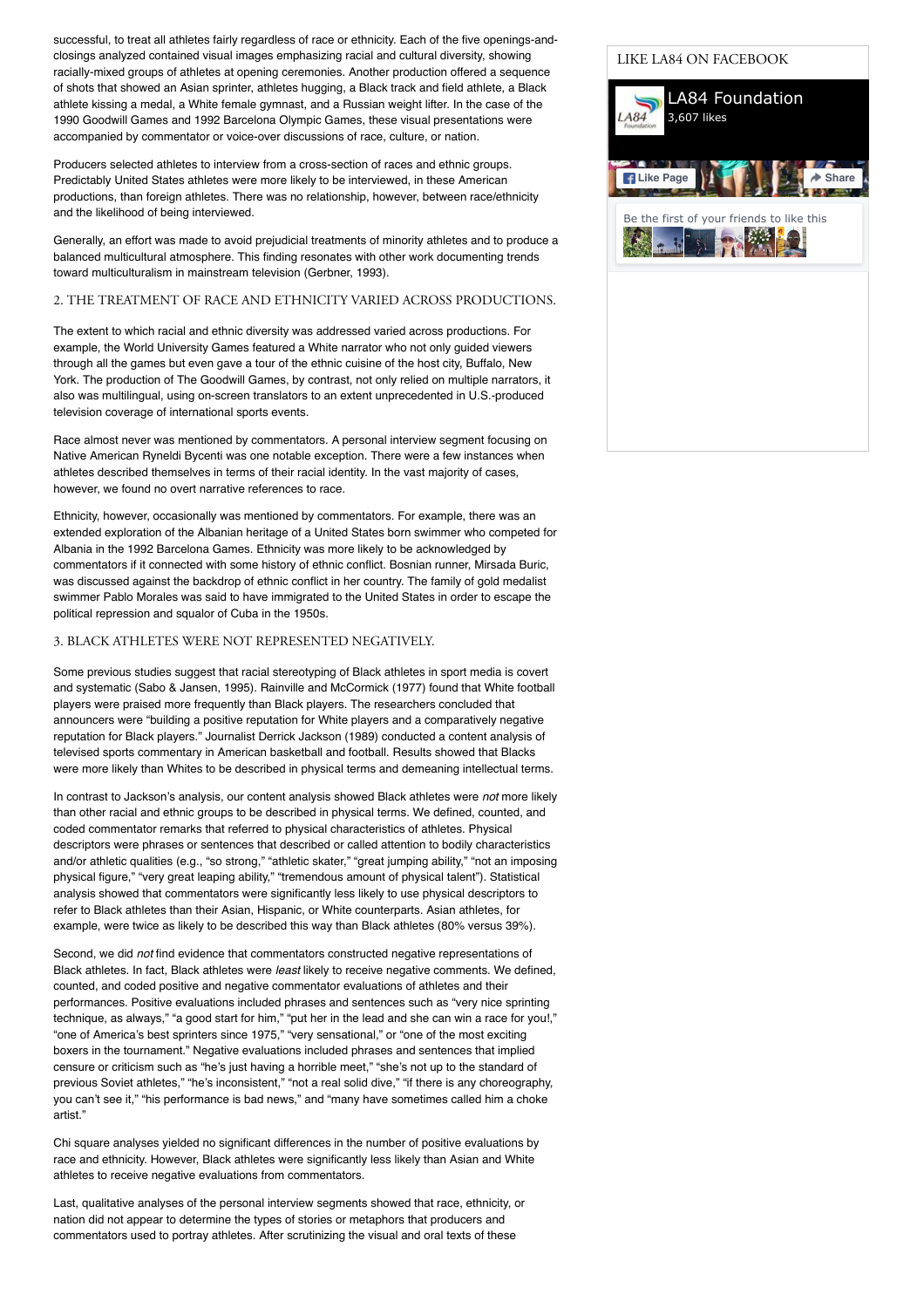segments, we created a typology of eight different motifs: Injury and Pain, Personal Transformation, Family and Relationships, Self-Achievement, Training for Competition, National Background, Winning and Losing, and Personality. We found that race and ethnicity were unrelated to the story motif, the length of segments, or the visual treatment of athletes in these segments.

In conclusion, the disparity between our findings and those of previous researchers suggests that media professionals have responded to past criticisms of prejudicial treatment of Blacks (Dates & Barlow, 1993; Jhally & Lewis, 1992). The less frequent use of physical descriptors and negative evaluations in reference to Black athletes suggests a heightened sensitivity, maybe even a guardedness, among commentators concerning negative representations of Black athletes.

## 4. ASIAN ATHLETES OFTEN WERE DEPICTED BY CULTURAL STEREOTYPES.

Several findings suggest that Asian athletes were depicted in ways that drew upon stereotypical descriptions of Asians as stoic conformists and excessively hard workers who are fanatically concerned with success.

First, although commentators avoided making overt references to race in the case of Black athletes, they seemed less constrained with Asian athletes. One weightlifting competition, described as the "battle of the Asian stars," was introduced as follows:

"The serenity, the calm, that is the East. The mystique of the Orient with its mysterious inner strength. That strength today transformed into the brutal power of Olympic weightlifting, where Asian strong men dominate the bantamweight division."

Other commentator statements portrayed Asian athletes as obsessive hard workers, conformists, and extremely self-disciplined. The overall Japanese approach to marathoning was said to be "a religion, it's an obsession." Others discussed the propensity of Asians to train fanatically, "to practice much harder than the Americans."

Second. Asian athletes were significantly more likely than Black and Caucasian athletes to be described in physical terms. Half of Asian athletes ( $N = 8$ ) and 55% of Hispanic athletes ( $N = 11$ ) were described two or more times in physical terms, while  $25\%$  (N = 12) of Black athletes and 29% (N = 22) of White athletes fell into this category ( $p < .005$ ). Commentators made frequent references to the size of Asian athletes (e.g., "she's slight at 103 pounds," " look at the quadriceps, how they seem so overdeveloped and bowed," "she's a slight athlete, only about 100 pounds"). Third, commentators were significantly more willing to talk about the emotions and personalities of Asian athletes. We tested for hypothesized differences between the use of psychological descriptors across racial and ethnic groups. Psychological descriptors were phrases or sentences that described or called attention to the inner emotional states or personality characteristics of athletes. Examples included "she's a nervous wreck," "he's disappointed," "quietly confident," "not very happy with that dive," "bubbly personality," "she's completely focused," "proud," "he has fantastic concentration," and "he's at least distraught." While some commentators called attention to the "remarkable concentration" and "business-like attitude" of Asian athletes, others voiced surprise when Asian athletes outwardly expressed their emotions (e.g., "normally you don't see that kind of emotion out of lifters, but he is very pleased with himself," or in reference to the Chinese women divers, "they seem a lot more emotional than in 1984"). The representation of Asian athletes as unemotional or reluctantly emotional was amplified by several discussions about their mechanical or machine-like performances and training practices. For example, a personal segment with Chinese swimmer Lin Li, emphasized her methodical and repetitious training practices and also raised the issue of drug use by the Chinese swimmers. (2) We found that, once framed in the overall context of the machine metaphor, even positive descriptions of precise performance lent themselves to negative mechanistic images that dehumanized some Asian athletes and diminished their achievements. Fourth, Asian athletes were the most likely to appear in slow-motion replays. For example, Asian athletes were almost twice as likely to appear in slow-motion replays as Black athletes 77% versus 41% (N = 161, p.  $\lt$  .01). The greater use of slow-motion replay may be a visual extension of the tendency among commentators to focus on the physical characteristics of Asian athletes, to exoticize them, or perhaps to prolong or intensify gazing upon their foreignness. Slow motion also might amplify the mechanistic metaphors used in some commentaries. On the other hand, the disproportionate use of slow motion video to cover Asian athletes very well may be linked to the particular events in which the athletes appear. For example, the women's figure skating events at the 1992 Olympic Winter Games at Albertville relied heavily on the use of slow-motion. Each episode of coverage was preceded and ended with long slow-motion montages of the competitors. Since, in this particular case, Asian athletes featured prominently in the competition, a disproportionate amount of slow-motion coverage can be attributed to the production of that particular event rather than an prejudicial treatment of race/ethnicity. Likewise, Asian athletes often appeared, and excelled, in events that are best covered by using slow-motion. Diving and weightlifting are two examples of such sports. Slow-motion becomes a necessary tool in covering these sports because the actual time of the competitive action is so short. The short time it takes to complete a dive or a lift requires using slow-motion to achieve the best possible coverage. Sports such as basketball, certain track and field events, or equestrian do not rely on slow-motion to the same extent. This fact also may explain some extent of the disproportionate appearance of Asian athletes in slow-motion sequences. In conclusion, we are not proposing that commentators should present Asian athletes identically to Hispanic, Black, or White athletes. Non-prejudicial representation in sport media does not mean hiding cultural differences behind contrived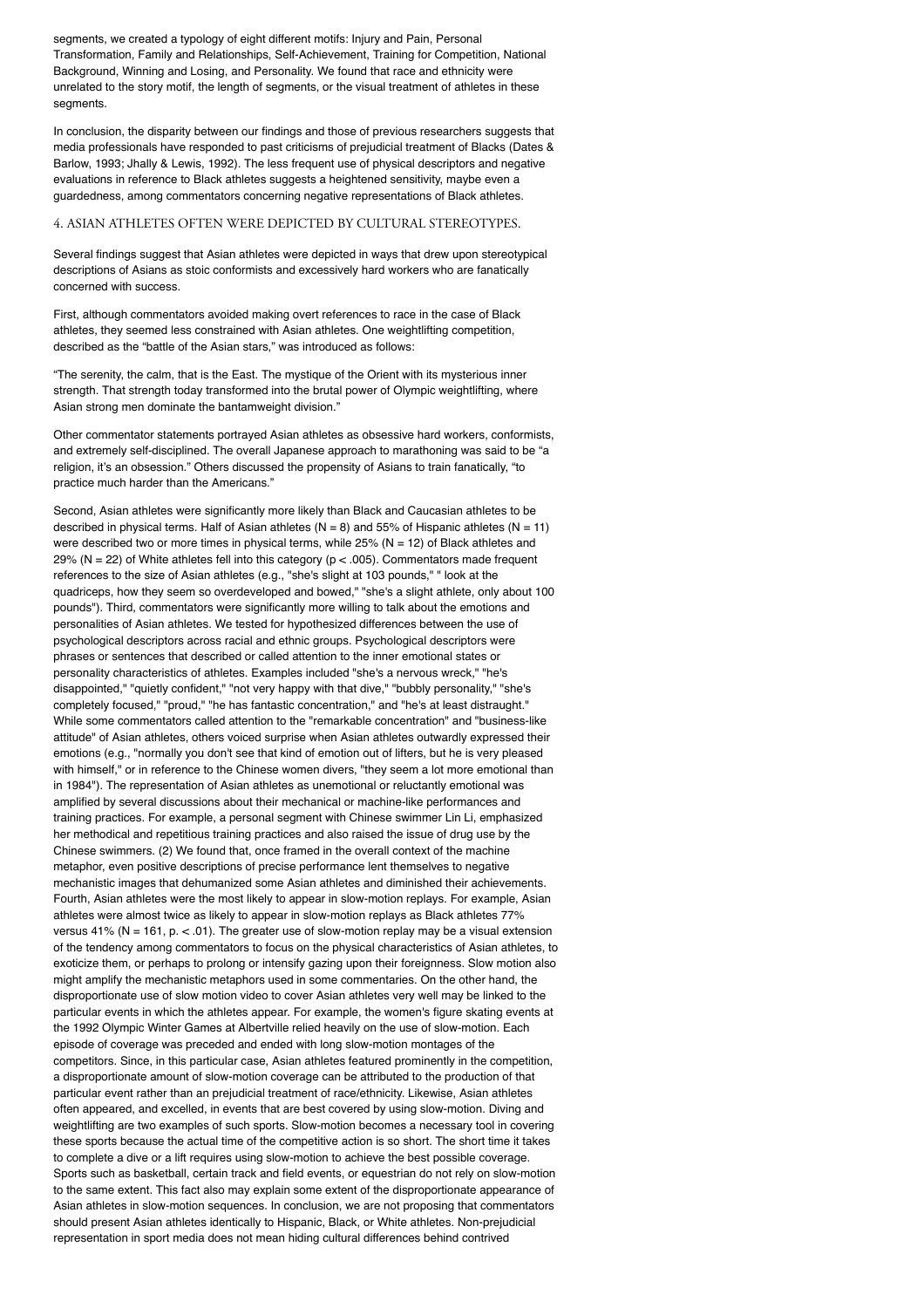sameness. In fact, cultural differences enrich global athletic events. Representations of Asian athletes as machinelike and unemotional, however, seem to call forth images that reflect and feed racial stereotypes harbored by many Americans. In the current context of political tension with North Korea and China and the trade war with Japan, it is possible that Asian athletes are being cast as adversaries as were Soviet bloc athletes of the Cold War period.

## 5. HISPANIC ATHLETES WERE DEPICTED POSITIVELY, BUT OFTEN IN PHYSICAL TERMS.

Our analysis yielded mixed findings regarding the representations of Hispanic athletes. Commentators often seemed to make a conscious effort to place Hispanic athletes in a favorable light. Hispanic athletes were not likely to receive negative evaluations from commentators. Commentators seemed quite liberal in their praise of Hispanic athletes. In the coverage of the Pan American Games, for example, commentators lavished praise on the Cuban men's gymnastics team while repeatedly bemoaning the poor performance of the United States men's team. Barcelona Olympic Games gold medalist swimmer Pablo Morales was featured more than any other athlete in our study. His stellar performance was framed as a fulfillment of a dream, more precisely, the American Dream of making it big, becoming a hero, and succeeding despite one's class, racial, ethnic, or national origins.

Morales appeared in several personal segments, promotional footage and graphics, and in the opening and closing segments of the Barcelona Olympic Games. His Olympic achievements were described as an immigrant success story. Commentators explained that Morales' parents had left the oppressive rule of the communist regime in Cuba to come to the United States. They taught young Pablo the value of hard work, and after many setbacks, he won the coveted gold medal. Hence, in the Pablo Morales story, producers merged images of Hispanic ethnic heritage, political repression, and successful upward mobility *a la* the American Dream.

Other findings implied Hispanic athletes were perceived differently from Blacks and Whites. We found that commentators were more likely to call attention to the physical characteristics of Hispanic athletes (55%) than to Black and White athletes (25% and 29%), and even Asian athletes (50%). Hispanic athletes were also second-most likely (next to Asian athletes) to appear in slow-motion. These findings indicate a tendency among the generally White commentators and producers of televised international athletic events to focus on the physicality of Hispanic athletes. Whether the data represent a negative tendency to objectify or exoticize Hispanic athletes more so than Black and White athletes is a matter for further research.

#### 6. ETHNIC MINORITIES UNDERREPRESENTED AS ANNOUNCERS.

Despite the high visibility of racial and ethnic minorities as athletes, Whites held the greatest presence in the broadcasting booth.

We recorded and coded the race/ethnicity of all the commentators and interviewers who commented on a competition or interviewed an athlete. (3) This was done for each athlete included in the sample. Rather than simply counting the number of Black and White commentators constituting the on-camera production staff, this procedure yielded a more accurate measure of the extent to which members of each race and ethnic group actually participated in commenting on specific athlete and competitions. This procedure removes the masking effect of tokenism. A hypothetical production may employ three White commentators, one Black commentator, and one Hispanic commentator, yielding a 40% minority participation rate. Yet, the two minority commentators may make only 10% of the total commentator appearances in a given broadcast. (4)

In terms of total broadcast images (commentators and interviewers), whites accounted for 89% of all appearances. Blacks accounted for 10.5 % of appearances. Hispanics and Asians each accounted for less than 1% of total appearances. The underrepresentation of ethnic minorities becomes clear when compared to U.S. census figures showing that Blacks are 12.5% of the U.S. population, Hispanics 9.9%, and Asians 3.3%. The greatest underrepresentation is seen in the case of Hispanics who account for almost 10% of the U.S. population, but are nearly invisible as announcers. Asians and Blacks also are underrepresented in terms of total broadcast images, but to a lesser extent.

Whites accounted for a very large share of commentator appearances, 92% of 369 total appearances. Blacks made up the remaining 8%. There were no Hispanic and Asian commentators in the content analysis sample.

Blacks fared much better as interviewers, appearing in  $39%$  (N = 12) of all interviews. Hispanics and Asians were underepresented once again appearing in  $6\%$  (N = 2) and 3% (N=1) of the interviews. Fifty-two percent ( $N = 16$ ) of the 31 interview appearances were made by White interviewers

Findings also suggest that race and ethnicity may have influenced the assignment of commentators to specific athletes and/or competitions. As the ratios in Tables 1 and 2 show (pages 27 and 28), White commentators were most likely to appear with White athletes (a ratio of 2.3/1) and least likely to appear with Black athletes (a ratio of 1.8/1). In contrast, Black commentators were slightly more likely to appear with Black athletes (a ratio of 1/5.4) than White athletes (a ratio of 1/6.3).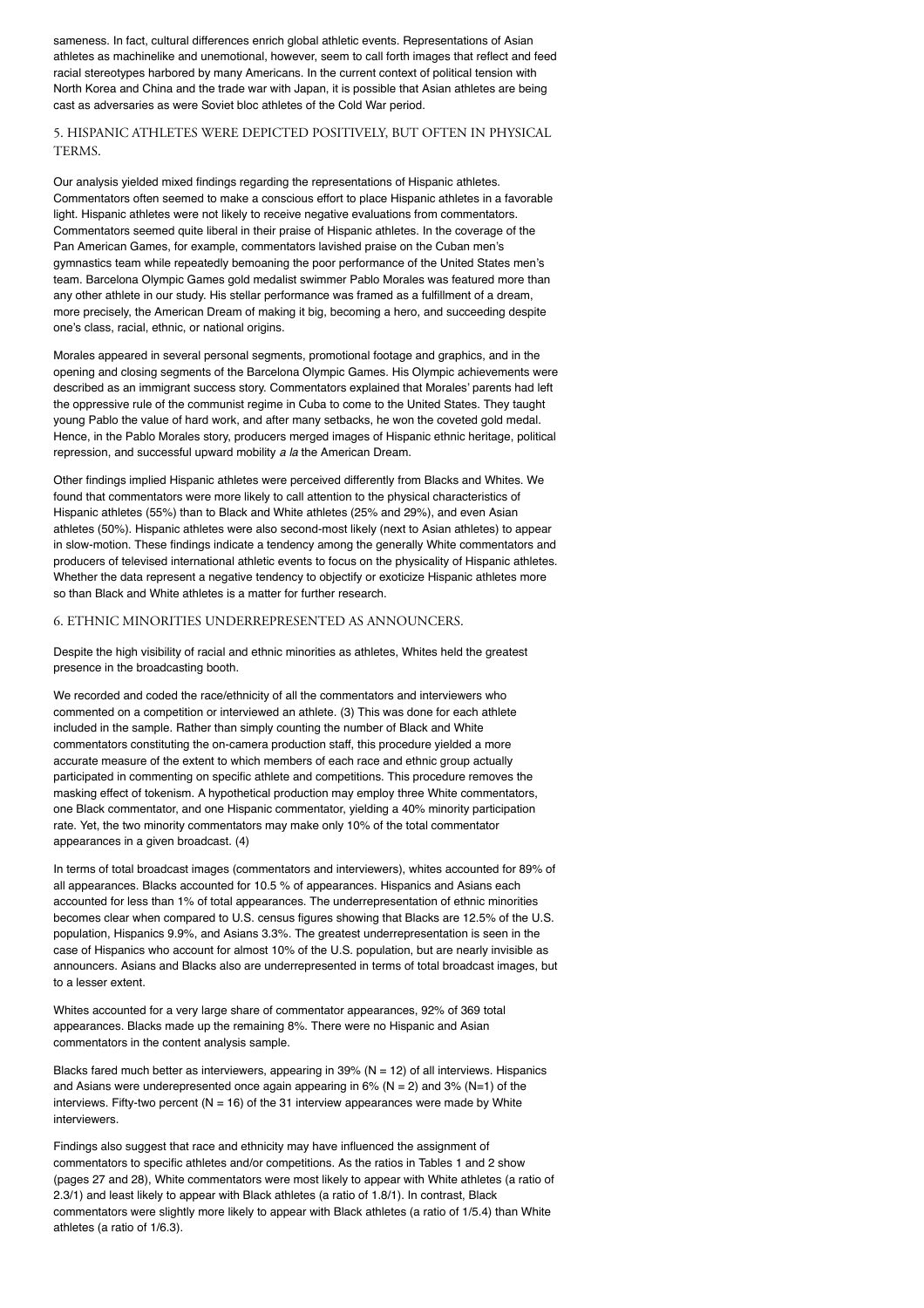Of course, the fact that many sports commentators/interviewers are hired precisely because they are former athletes in a particular sport would partially explain these numbers. One would expect, for example, that Blacks would be more likely to be commentators/interviewers in the sports of track and field or basketball where they comprise a large percentage of all athletes in the sport as opposed to figure skating or swimming where Black athletes make up a relatively small percentage of athletes. And though racism and prejudice might account for the relatively small numbers of minority athletes participating in some sports, the greater propensity of commentators/interviewers to appear with athletes of the same race/ethnicity is probably explained in part by the athlete population from which commentators/interviewers are drawn.

In conclusion, it is not surprising to find unequal racial/ethnic representation among the commentators/interviewers in this study. Inside and outside the institution of sport, racial and ethnic minorities have struggled for increased recognition and advancement. Hispanic and Asian athletes have been almost invisible in sociological research on sport (Melnick & Sabo, 1994). Within the professional hierarchy of sports broadcasting, the commentator role holds more prestige than the interviewer role. The fact that Whites were more visible as commentators than Asians, Blacks, and Hispanics may reflect historically long-standing patterns of racial inequality. And yet, the greater visibility of people of color as interviewers may mean that racial and ethnic minorities are making successful inroads into middle-level positions in the sports broadcasting profession.

It is also important to note, however, that the production format of televised international sports events heavily influences the numbers of racial/ethnic images seen by the viewer population. The nature of the host/commentator system dictates that a relatively small number of individuals comprises a large proportion of total broadcast images. The findings of our study would be significantly different, for example, had we examined the 1994 Olympic Winter Games. (The research was done prior to these Games.) At these Games, the two primary host/commentators were an African-American and an Asian-American. For these Games alone, Blacks and Asians would likely account for a disproportionately high number of viewer images. So, while the total number of viewer images tells us something about the preponderance of racial/ethnic images viewers see, that number alone does not indicate a pattern of racial/ethnic bias. A fuller picture will consider the number of host/commentator images along with the racial/ethnic composition of the entire on-screen staff and the athlete population.

## 7. THE TELEVISION COVERAGE SUGGESTED A NATIONALISTIC BIAS.

Nationalism thrives on "we versus them" scenarios. In this regard, we found that commentators characterized athletes from Communist or former Communist countries in ways that suggested they are cheaters, machine-like, inhuman, and without feelings. In contrast, athletes from the United States and its allies were generally featured as warm, fair, and humane. Nationalism also produced inconsistencies in the commentary. While it was stated or implied that some nations bring a political agenda to international athletic events, the hidden message was that the United States had no such political agendas. Whereas doubts are raised about the state funding of athletes from other countries, problems linked to corporate or university sponsorship of athletes in the United States or other western democracies are unstated. Comments about drug use among Chinese or East German athletes ignored the fact that some United States athletes use drugs as well.

Nationalist sentiments were reinforced by an aura of familiarity around United States athletes. While 61% of United States athletes were frequently referred to by first name only, only 41% of foreign athletes were so addressed ( $N = 161$ ,  $p < .005$ ). United States athletes also were more likely than their foreign counterparts to be interviewed and allowed to speak for themselves, 38% versus 7% (N = 161,  $p < .001$ ). Commentators were twice as likely to refer to the families of United States athletes than foreign athletes;  $31\%$  and  $15\%$  (N = 161, p < .02). And finally, the openings and closings and personal profiles tended disproportionately to highlight United States athletes. Whereas the greater familiarity of commentators with United States athletes might be attributed to nationalism, other more mundane factors likely apply as well. United States viewers were the primary audience for these productions. Building viewer identification with the athletes serves the economic interests of the television networks by increasing ratings. Also, many producers, commentators, and interviewers are former athletes themselves, and they are more likely to be acquainted with United States athletes than foreign athletes. And finally the greater familiarity of the predominantly White, English-speaking American commentators and script writers with English names and North American geography would be expected in a production made for American television. Such familiarity might indicate some degree of unconscious nationalism, but probably is not a mark of conscious bias. These findings raise some interesting questions. As the globalization of sport and society continues into the next century, will commentators and producers increase their knowledge of foreign cultures and geography? As popular culture and mass media flows between all countries, will the aura of familiarity currently surrounding United States athletes spread to envelop athletes from other nations as well? Or will sport media reflect nationalistic strife and affiliation in the global arena?

# **CONCLUSION**

In 1944, Gunnar Myrdal described racism as "an American dilemma." Racism also has been a dilemma for United States media, a site of vigorous debate concerning the topic of racial representation (Dates & Barlow, 1990; Montgomery, 1989). Sport media have not been immune to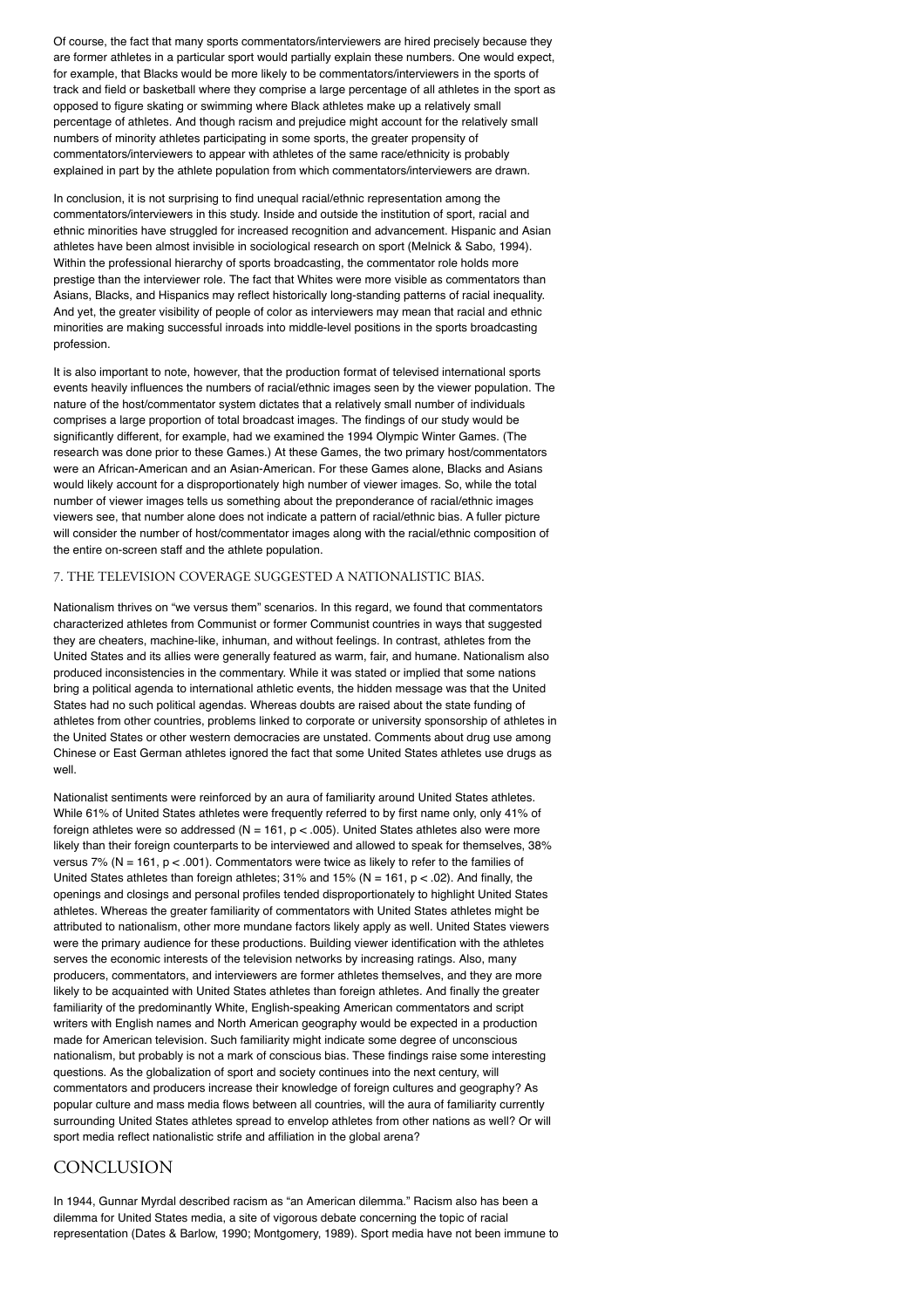charges of racism.

On one hand, the results of this study show that producers of televised international athletic events generally are attuned to issues of racial representation and cultural diversity. Part of this growing awareness has no doubt been kindled by the high visibility of Black athletes in the United States, the work of minority advocacy groups, and the availability of pertinent research. While previously documented patterns of media representation of Black athletes are being addressed, however, we now see biased treatment of Asian athletes.

Issues of racial and ethnic representation in televised international athletic events are not limited to the ways that producers and commentators describe and visually frame the athletes themselves. The low numbers and visibility of Asian, Hispanic, and Black commentators and interviewers are also at issue. The genuine empowerment of racial and ethnic minorities in sport media will draw more fully upon their journalistic, production, and management skills as well as their athletic abilities.

Nationalism is likely to remain a feature of televised international sports for some time to come. The "we-them" mindset, which is such a pronounced dimension of nationalism, is also a common denominator of athletic competition and sport culture. The very fact that individuals compete as representatives of their countries opens the door to nationalistic sentiment and bias.

Fair treatment of all persons by sports television is likely to grow as long as United States media organizations offer programming that appeals to many different ethnic, racial, and national groups. Diverse audiences may be offended by stereotyped portrayals of race, ethnicity, and nationality, especially when members of their own races or ethnicities are disserved by media representations. As the 20th century ends, multiculturalism does not have only ethical value, it also has pragmatic value for building domestic and global audiences and increasing profits. Media producers can no longer simply conceptualize race and racism as an American dilemma to be played out in shades of black and white. They must become sensitized to racism's multiple nuances, and paradoxical global manifestations.

## APPENDIX

## RESEARCH METHODS

This study used both qualitative and quantitative analyses to describe several aspects of seven televised international athletic events. Rhetorical and narrative analysis, analysis of production units, typologies, and simple descriptive statistics were used to analyze the production practices that framed the events and competitions and established the visual look of each event. Openings and closings, a sample of personal interview segments, and a typical day in an event were analyzed using these approaches. A purposive sample of athletes from 31 competitions also was analyzed using content analysis. Chi square statistics were generated in order to test for significant differences between groups; only those findings significant at p < .05 are reported in this report.

#### SAMPLE

We sampled seven different events that had been produced and aired by various American television organizations since 1988. We assumed that a sample of productions from a variety of sources would be more representative of American sports television than any one or two networks or organizations. We were aware that the 1990 Goodwill Games, the 1991 Pan American Games, the 1992 Barcelona Olympic Games, the 1993 World University Games, and the 1993 World Track and Field Championships were racially and ethnically diverse. We also knew that the 1988 and 1992 Olympic Winter Games featured mostly White athletes. For these last two events, therefore, we sampled the women's figure skating programs which included a racial and ethnic cross-section of competitors.

Members of the interdisciplinary research team (four chief investigators, a research associate, and two research assistants) initially reviewed an estimated 340 hours of videotapes in order to assess production forms and content. Quota sampling procedures were then devised to study three key aspects of these televised productions.

1. **Descriptions of Athletes in Competition:** We generated a quota sample of 161 athletes in 31 competitions. The sample then was examined to determine whether the content of commentator descriptions and visual portrayals varied by race, ethnicity, or nation. The logic of quota sampling was guided by the overarching need to select competitions in which participants varied by race, ethnicity, and nation. For example, inclusion of women's platform diving (1992 Barcelona Games and 1993 World University Games), men's platform diving (1993 World University Games), and men's springboard diving (1992 Barcelona Games) provided visual and verbal descriptions of Asian, Hispanic, and White athletes. The resulting sample of athletes was balanced by race, ethnicity, and nation in order to allow for comparative analysis and statistical testing of key hypotheses.

2. **Personal Interviews:** A quota sample of 30 personal interviews was drawn from three of the events in this study: the 1990 Goodwill Games, the 1992 Barcelona Games, and the 1993 World University Games. These segments mix genres and draw upon the conventions of sports reporting, news, documentary, human interest, drama, myth, and marketing. The personal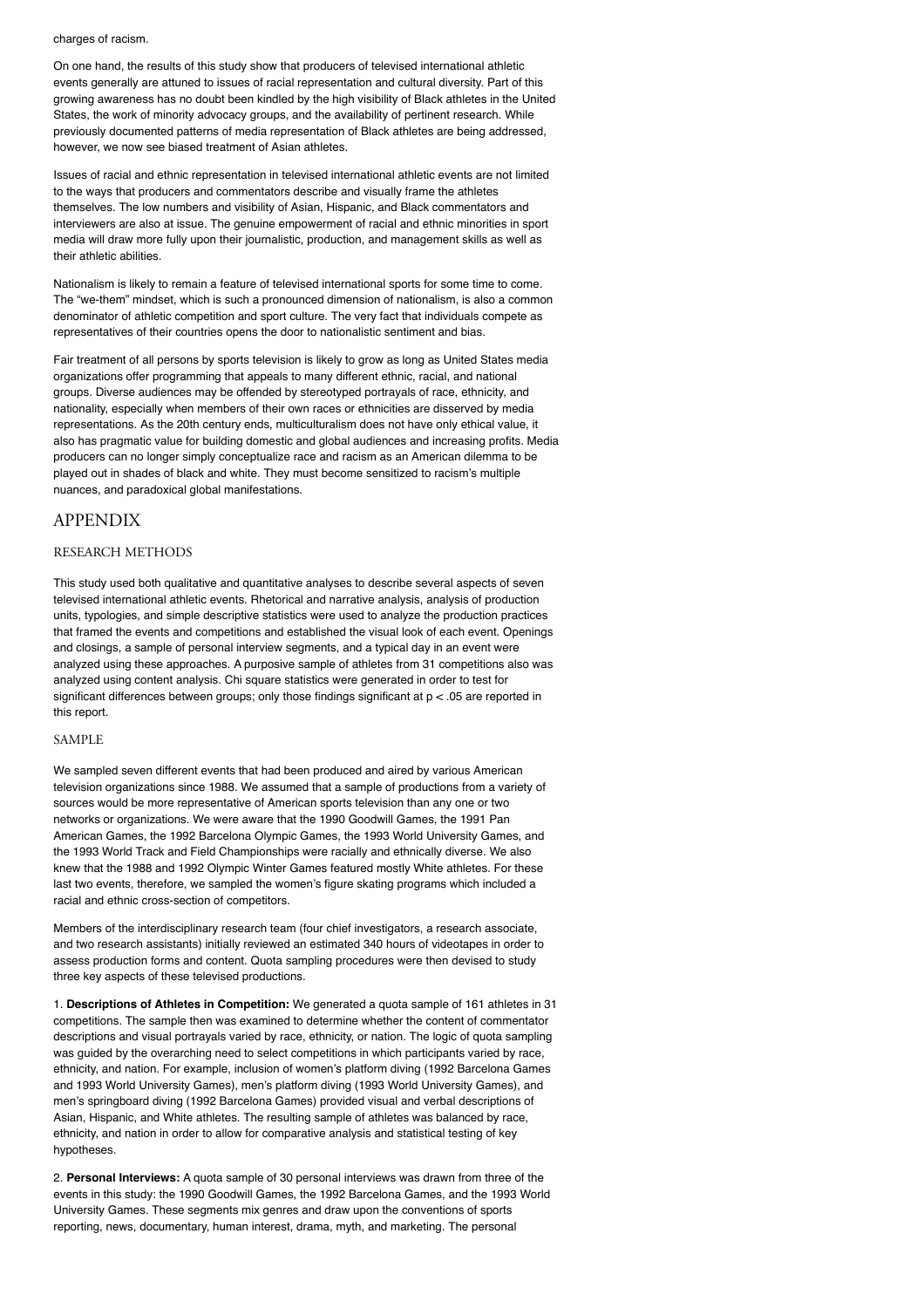segments in our sample typically used imported (pre-taped) footage which presented biographical profiles of individual athletes who were usually, but not always, leading competitors in their sports. Profiles usually included an interview with the athlete. In some cases, however, the complete narration was done by voice-over. The personal segments were prime material for analyzing representational practices in commercial television sports programming because they contained long descriptive segments, used formulaic elements in framing athletes stories, and usually featured visually rich footage.

3. **Openings & Closings:** A sample of five openings and closings was selected for study because these ceremonies frame each event, establish its unifying themes and metaphors, and produce the look of the event. We examined the openings and closings of the 1990 Goodwill Games, 1992 Barcelona Games, 1992 Winter Olympics, 1993 World University Games, and 1993 World Track & Field Championships. We wanted to observe how and to what extent racial and ethnic diversity were treated in these segments.

## THE PROBLEM OF DEFINING AND MEASURING RACE

Coding for race raises both methodological and ethical problems. Past academic studies of representations of race in televised news and drama have used visual cues to attribute race. We followed this precedent in some of our coding even though there are significant problems with this method. First, race is a cultural and political construct, not a discretely definable biological entity. Second, visual coding of race is highly subjective. Third, the race of athletes is rarely mentioned outright in televised international athletic events, although themes of racial and cultural diversity are often featured.

In the case of United States athletes, we used the census categories African-American, Asian, Caucasian, and Hispanic. We discovered that in a fairly significant number of U.S. cases, race was basically indeterminate. Athletes of indeterminate race were not included in the sample. In the case of non-U.S. athletes, we used geography to impute race. For example, if an athlete was competing for Japan, we assumed she or he was Asian unless there was some specific indication in the narrative that indicated otherwise.

Finally, though we recognize that this study might raise concerns about perpetuating racial stereotypes, we also believe that this research benefits the cause of responsible media representation of race and ethnicity. Race and ethnicity need to be defined if we are to attempt responsible evaluation of programs and policies. Race remains an indisputable social fact because people continue to impute attributes to groups based on presumed physical differences. The maintenance of socially structured silences around these attributes historically has served the status quo of racial inequality and injustice.

## END NOTES

1. The term Hispanic is inclusive, referring to Hispanic Europeans (Spanish ), South American, Central American, Mexican and Latino athletes from the United States.

2. The machine metaphor has been used in the 20th century during wartime to objectify or depersonalize an enemy. This metaphor was used for many years to describe the state-organized "Soviet sport machine." This metaphor portrayed sports in terms of Cold War political tensions between the United States and Russia.

3. Commentators were defined as those broadcasters who either hosted the broadcast or those who actually did the play-by-play" and "color" for each competition. Commentators usually were removed from direct contact with the athletes, broadcasting from a booth at the venue. Interviewers were those individuals with direct contact with athletes, either at the scene of competition or in personal interview segments.

4. Although the ethnic/racial composition of on-camera production personnel has different meanings than the depiction of athletes in and out of competition, the race/ethnic identities of the people appearing on-screen send messages about race and ethnicity within our society. The relative frequency with which members of different groups appear on-screen sends messages about who is important and who has relatively greater status.

### REFERENCES

Bellamy, Jr. R. V. (1993). Issues in the internationalization of the U.S. Sports Media: The emerging European marketplace. *Journal of Sport and Social Issues*, 17(3):168-180.

Dates, J. L. and Barlow W. (Eds.) (1990). *Split image: African Americans in the mass media*. Washington, D.C.: Howard University Press.

Gerbner, G. (1993). Women and minorities on television: A study in casting and fate. A report to the Screen Actors Guild and the American Federation of Radio and Television Artists, June.

Jackson, D. Z. (1989, January 22). Calling the plays in black and white. *Boston Globe*.

Jhally, S. & Lewis, J. (1992). Enlightened racism: The Cosby show, audiences, and the myth of the American dream. Boulder, CO: Westview Press.

Lule, J. (1993). Ritual, sport and politics: The 1992 Barcelona Games opening ceremonies. Paper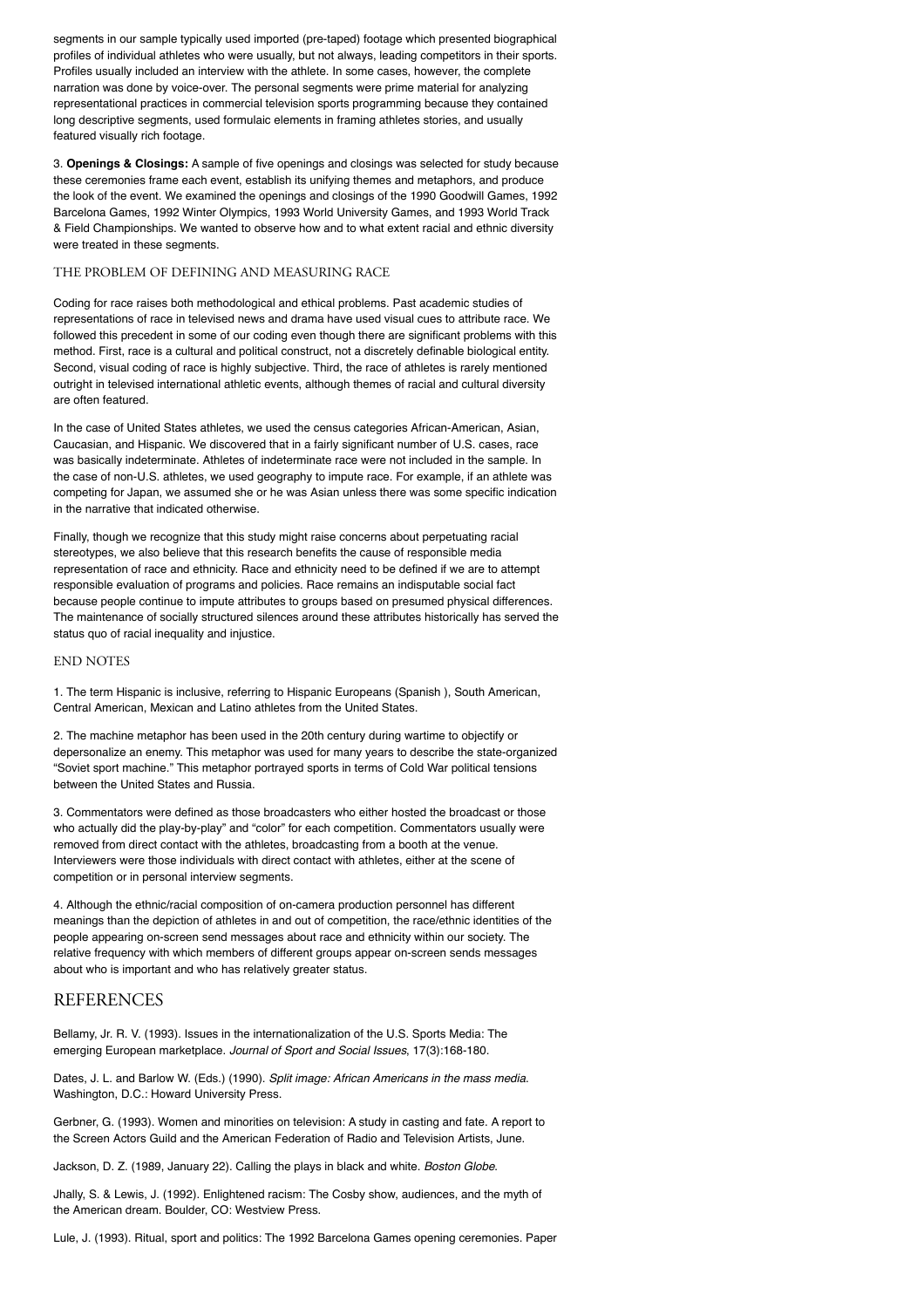presented at meetings of the International Communication Association, Washington, D.C..

Maguire, J. (1993). Globalization, sport development, and the media/sport production complex. *Sport Science Review*, 2(1), 29-47.

Melnick, M. and Sabo, D. (1994). Sport and social mobility among African-American and Hispanic athletes. In Eisen, G. and Wiggins (Eds.), Ethnic Experiences in North American Sport. NJ: Greenwood Press, pp. 268-299.

Montgomery, K. C. (1989). Target: Prime time. Advocacy groups and the struggle over entertainment television. New York: Oxford University Press.

Myrdal, G. (1944). *An American Dilemma*. New York: Harper.

Rainville, R. E. and McCormick, E. (1977). Extent of covert racial prejudice in pro football announcers' speech. *Journalism Quarterly*, 54(1):20-26.

Real, M. R. (1989). *Super media: A cultural studies approach*. Newbury Park, CA: Sage.

Sabo, D. and Jansen, S. C, (1994). Seen but not heard: Black men in sports media. In Messner, M. and Sabo, D. *Sex, violence, and power in sports: Rethinking masculinity*. Freedom, CA: The Crossing Press, pp. 150-160.

Tunstall, J. (1977). *The media are American: Anglo-American media in the world*. New York: Columbia University Press.

Whannel, G. (1992). Fields of vision: Television, sport and cultural transformation. London: Routledge.

# TABLE 1

#### **Appearances of White Commentators with Athletes by Race & Ethnicity (Totals and Ratios)**

| <b>Number of Appearances by Caucasian</b><br><b>Commentators</b> | Number of<br><b>Athletes</b> | <b>Ratio of Commentators to</b><br><b>Athletes</b> |
|------------------------------------------------------------------|------------------------------|----------------------------------------------------|
| 89                                                               | 49 African-<br>Descent       | 1.8/1                                              |
| 45                                                               | 20 Hispanic                  | 2.2/1                                              |
| 33                                                               | 16 Asian                     | 2.1/1                                              |
| 174                                                              | 76 Caucasian                 | 2.3/1                                              |

The total number of Caucasian commentator appearances was 341.

## TABLE 2

**Appearances of African-Descent Commentators with Athletes by Race & Ethnicity (Totals and Ratios)**

| <b>Number of Appearances by African-Descent</b><br><b>Commentators</b> | Number of<br><b>Athletes</b> | <b>Ratio of Commentators</b><br>to Athletes |
|------------------------------------------------------------------------|------------------------------|---------------------------------------------|
| 9                                                                      | 49 African-<br>Descent       | 1/5.4                                       |
|                                                                        | 20 Hispanic                  | 1/20                                        |
| 6                                                                      | 16 Asian                     | 1/2.7                                       |
| 12                                                                     | 76 Caucasian                 | 1/6.3                                       |

The total number of African-descent commentator appearances was 28.

## AUTHORS

Don Sabo, D'Youville College Sue Curry Jansen, Muhlenberg College Danny Tate, Muhlenberg College Margaret Carlisle Duncan, University of Wisconsin, Milwaukee Susan Leggett, University of Massachusetts, Amherst

Edited by Edward Derse, Amateur Athletic Foundation of Los Angeles.

\* Research funded by the Amateur Athletic Foundation of Los Angeles.